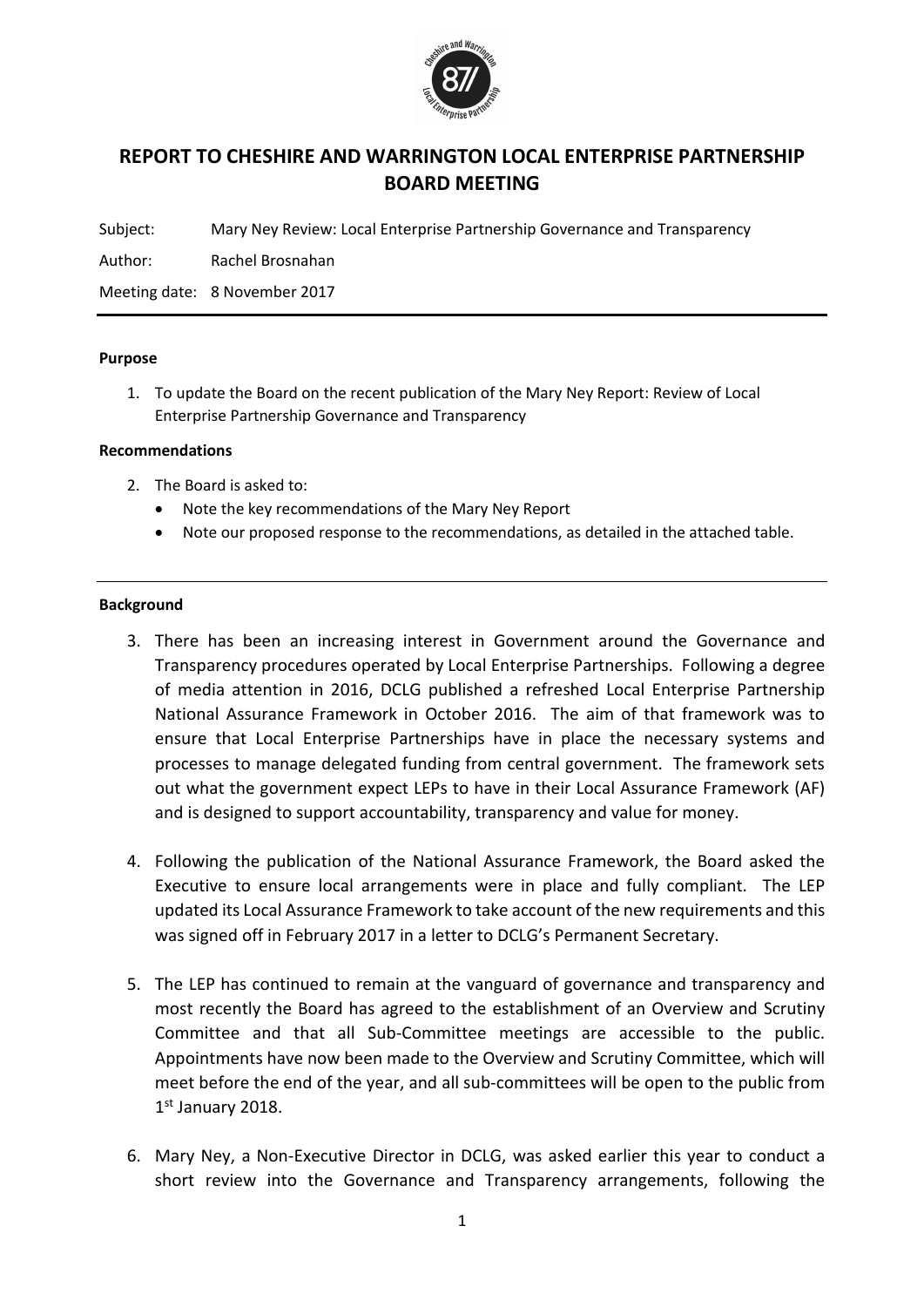

publication of the National Assurance Framework. Mary Ney's review commenced on 28 April 2017 and concluded in six weeks. DCLG and BEIS Ministers also commissioned a wider review of LEPs which is due to report in Spring 2018. DCLG have confirmed that he National Assurance framework will be updated again, following the conclusion of that review.

7. Mary Ney's Review recognised that some LEPs had a history of establishing robust arrangements (some of our practices were pointed to as setting the benchmark during the review process), but there was a need for further clarity and direction to ensure consistency across all LEPs.

## Discussion

- 8. The majority of the recommendations Mary Ney has made to Government, fall into the process and procedure category, ensuring decision making processes are robust and conflicts of interest are registered and declared as appropriate, whistle blowing policies are in place, etc. As you will see from the attached table, we have adopted these practices already and arrangements are in place.
- 9. Other recommendations relate directly to the Government and suggest a number of areas where greater clarity might be helpful e.g. by setting out the Government's approach to delaying or withholding funding to LEPs for non-compliance or thinking what flexibility might be available to smooth funding allocations to LEPs over a longer period. Another recommendation, suggests that Government might, adopting a risk based approach, identify LEPs *"where a deep dive on governance and transparency would be of assistance".* Government will respond to these recommendations in the Spring.
- 10. The remaining recommendations relate to the Annual Conversation, which is the process by which Government can hold LEPs to account. The Annual meeting provides an opportunity for Government to examine the performance of each LEP, looking at strategy, its achievement of outcomes, value for money and delivery of programmes and individual projects. The recommendations in this area, relate to having a strengthened focus to this discussion and the submission, in advance, of a formal assurance statement from the Chair and CEO of the LEP on the status of its governance and transparency arrangements. In addition, there is a recommendation that the S151 Officer provides a report to the Annual Conversation on their work for the LEP and to identify any areas of concern.

### **Conclusion**

11. As the attached table makes clear, we are well placed to respond to Mary Ney's recommendations and have the majority of these in place already. We propose to adopt